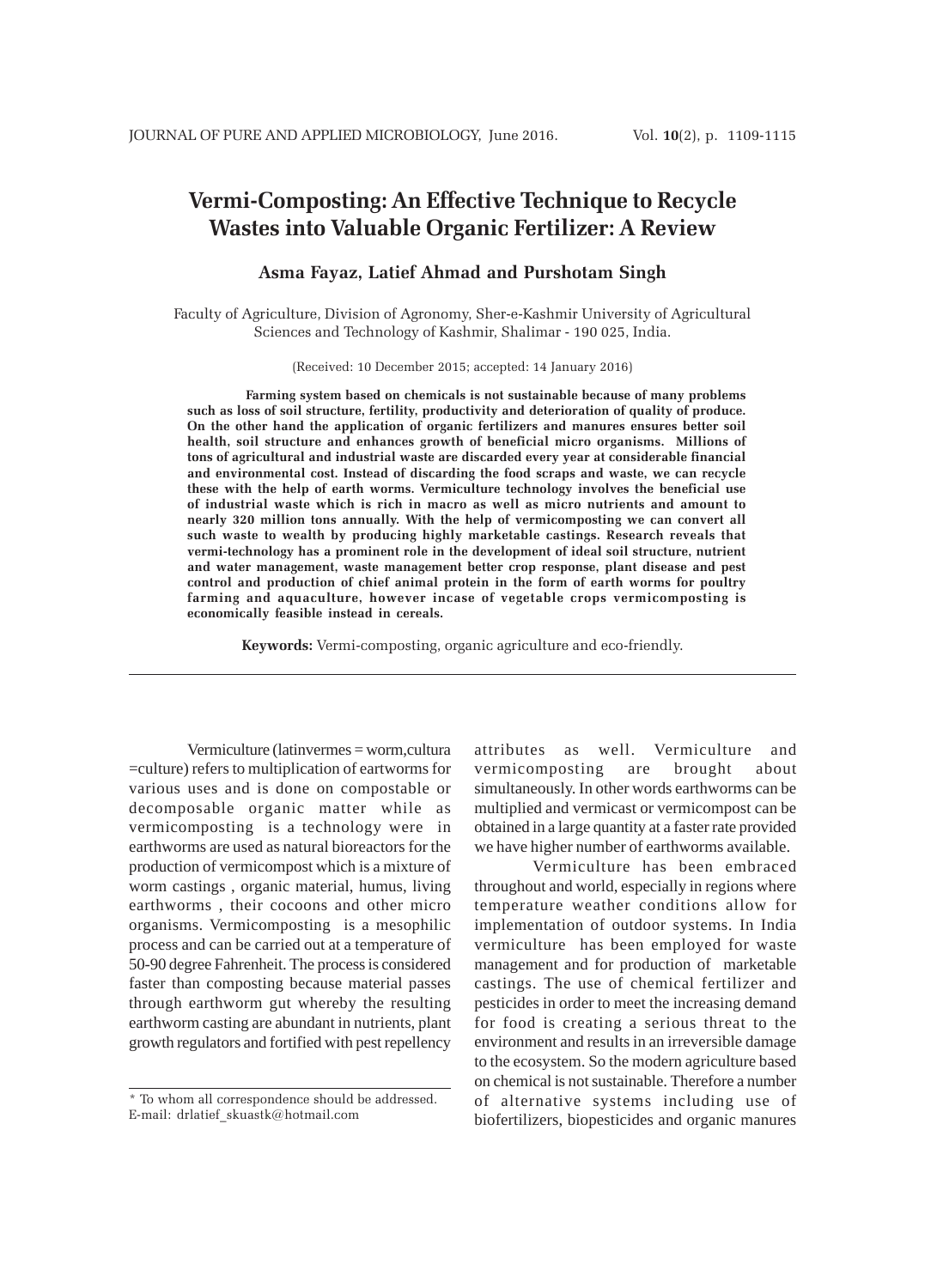have been advocated .similarly vermicomposting not only provides us nutrient rich compost but is extremely helpful in organic waste management. In short earthworms through a type of biological alchemy, are capable of transforming garbage into gold because we get a highly marketable product out of their activity, furthermore with the application of vermicompost in raising crops, soil physical health is improved, humus content in soil increases which increases microflora and fauna, chemical residues in agricultural products is reduced thus ensuring safety against human health hazards and environmental pollution is also prevented.

#### **Taxonomy of earthworms**

Earthworms are tabular organisms and are classified under phylum *Annelida*because they have segmented body. Setae are present externally over the body of earthworms ,so these are classified under class *Oligochaeta*(latin : 'oligos' = few; 'chaeta' = heir like). They belong to order '*linicolae*' and there are as many as ten families comprising of 240 genera and about 3320 species . In India there are 509 species of eartworms belonging to 67 different genera.

In vermicomposting commonly used earthworms belong to the following families

| No. Family |                    | Example                         |  |  |
|------------|--------------------|---------------------------------|--|--|
|            | 1. Lumbricida      | Eisenia foetida, Eisenia andrae |  |  |
|            | 2. Eudrilidae      | Lumbrieus rubellus.             |  |  |
|            |                    | Eudrilus eugineae               |  |  |
|            | 3. Megascolecidae  | Perionyx excavates,             |  |  |
|            |                    | Lampito mauritii                |  |  |
|            | 4. Moniligastridae | Drawida willsii                 |  |  |
|            |                    |                                 |  |  |

Amongst the above mentioned species of earthworms, *Eisenia foetida* is the world's most widely used earthworm in vermitechnology .Based on their phenology, it is known by different names such as red worm, pink worm, tiger worm or banding worm. One of the reasons for its wide use in vermitechnology is that it tolerates fluctuations in temperature and humidity to greater extent. *Eudrilus eugeneae* (also known as night-crawler) is the fastest growing and  $2<sup>nd</sup>$  most widely used earthworm because of its high assimilation and biomas conversion ability. *Eisenia foetida* is world's most widely used earthworm. It is highly

tolerant to temperature and humidity fluctuations. *Pheretima posthuma* is the most commonly found species of earthworm in india. *Bimastos parvus* is a temperate earthworm and is found in Kashmir. There are so many characters for better composting like High multiplication rate, Resistant to pests and diseases, High efficiency of converting plant or animal biomass to body proteins, Culturing technique should be simple, wide adaptability to environmental conditions, Growth rate should be fast, Feeding preference for wide range of organic materials,High consumption, digestion and assimilation rate.

# **Vermicompost microflora as influenced by different crop residues**

A laboratory survey wasconducted at college of agriculture, Bijapur (Karnataka) to enumerate the microbial load viz., bacteria, fungi, *Azotobacter* and phosphate solubilising microorganisms in vermicompost obtained from different kinds of crop residues.The vermispheremicroflora viz., bacteria, fungi, actinomycetes, Azotobacter and phosphate solubilising microorganisms were estimated by serial dilution and plate count method using agar, Martin's rose Bengal agar with streptomycin sulphate, Kuster's agar, Waksman medium No.77 and Pikovskaya, a medium respectively. Among the different crop residues, vermicompost obtained from sunflower crop residue harboured more bacteria( $40x10<sup>5</sup>$ ), actinomycetes (98.60x10<sup>4</sup>)and phosphate solubilising microorganisms (25x104 ),while vermicompost from sugarcane trash was found to have more number of azotobacter( $40x10^4$ ) and fungi( $16x10^3$ ).

However,vermicompost obtained from cow dung harboured highest microbial load viz., bacteria (73x10<sup>5</sup>), fungi(18x10<sup>3</sup>), actinomycetes  $(100x10<sup>4</sup>)$ . Azotobacter  $(40.67x10<sup>4</sup>)$  and phosphate solubilising microorganisms (29x10<sup>4</sup>). Higher vermicompost yield was when cow dung was the substrate (759.80kg/bed), followed by sugarcane trash (699.4kg/bed), safflower residue (684.3kg/ bed).The differential yield level of vermicompost with respect to different crop residues indicate that earthworms, the architects of vermicompost have preference towards certain food materials(Zachamann and Linden, 1989 and Hegde, 1995) coupled with the presence of diverse flora of beneficial microorganisms(Jones *et al*., 2000)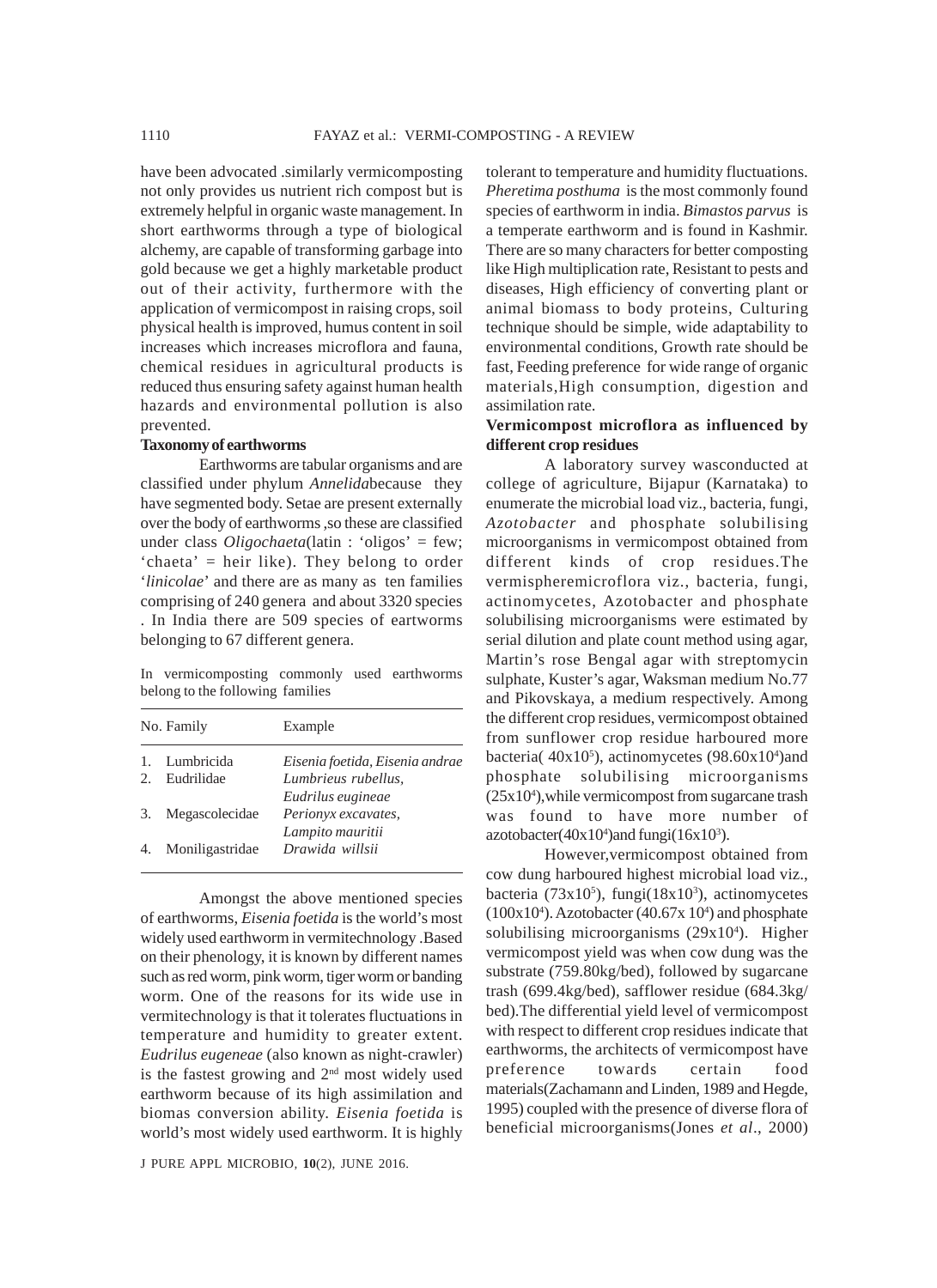contributing to rapid decomposition of crop residues.

#### **Role of vermicuture in crop production**

Earthworm play a key role in soil biology as versatile bioreactors . They effectively harness the benefical soil microflora, destroy soil pathogens and convert organic waste into valuable products such as biofertilizers, vitamins, enzymes, antibiotics, growth hormones and proteineous worm biomass. Hence we call the earthworms 'biologicalfertilizer factories' . Role of

# vermiculture in crop production is discussed under following headings:

## **Nutrient management**

Earthworm modify physical, chemical and bio-chemical properties of soil. They enhance humus production and thus improve physical health of soil and ensure granular or crumb soil structure with adequate soil aeration due to granular structure of their castings. There are abundant evidences to show that the concentration of exchangeable ca, Na , Mg, K, and

Table 1. Effect of vermicompost application on selected microbial population before and after the harvest of paddy crop

| Treatment              | Bacteria<br><b>CFU</b><br>$\rm x 10^5$ | Fungi<br><b>CFU</b><br>$x10^3$ | Actinomycetes<br><b>CFU</b><br>x10 <sup>4</sup> | Azotobacter<br><b>CFU</b><br>$\rm x 10^4$ | phosphate<br>solubilisers<br>CFU $\times 10^4$ | Vermicompost yield<br>(kg/10x1x<br>$0.33$ mbed size) |
|------------------------|----------------------------------------|--------------------------------|-------------------------------------------------|-------------------------------------------|------------------------------------------------|------------------------------------------------------|
| 1.Cow dung             | 73.00                                  | 18.00                          | 100.00                                          | 40.67                                     | 29.00                                          | 759.80                                               |
| 2. Sugar cane Trash    | 44.60                                  | 16.00                          | 95.65                                           | 40.00                                     | 23.30                                          | 755.40                                               |
| 3. Safflower Residue   | 40.00                                  | 15.00                          | 77.00                                           | 40.00                                     | 21.68                                          | 684.30                                               |
| 4. Pearlmillet Residue | 41.33                                  | 16.00                          | 85.00                                           | 30.32                                     | 18.60                                          | 699.40                                               |
| 5. Pigeonpea Residue   | 35.00                                  | 15.00                          | 50.00                                           | 30.38                                     | 15.33                                          | 675.40                                               |
| 6. Sunflower Residue   | 48.00                                  | 15.00                          | 98.60                                           | 35.00                                     | 25.00                                          | 702.00                                               |
| $S.Em+$                | 1.59                                   | 1.12                           | 1.92                                            | 1.47                                      | 1.62                                           | 23.20                                                |
| C.D.(0.01%)            | 6.14                                   | 4.49                           | 7.60                                            | 5.64                                      | 6.38                                           | 69.20                                                |

[Source: Jones*et al*., (2001)]

**Table 2.** Effect of Vermicompost on soil fertility status

| Treatments                                | Organic | Available status (kg/ha) |  |  |                                 |  |      | <b>CEC</b>                                       |  |  |
|-------------------------------------------|---------|--------------------------|--|--|---------------------------------|--|------|--------------------------------------------------|--|--|
|                                           |         |                          |  |  |                                 |  |      | $Carbon(g/kg)$ N P K Fe Mn Zn Cu $[cmo](p+kg-1)$ |  |  |
| Recommended NPK                           | 7.50    |                          |  |  | 192 11.4 223 45.9 12.2 27.2 2.6 |  |      | 10.88                                            |  |  |
| Cane trash vermicompost $@5t/ha+NPK$ 8.70 |         |                          |  |  | 237 12.0 458 58.1 13.4 30.1     |  | 4.6  | 13.08                                            |  |  |
| Banana waste vermicompost @ 5t/ha 12.4    |         |                          |  |  | 231 12.6 371 66.5 14.8 3.9      |  | 6.9  | 14.72                                            |  |  |
| Ipomea vermicompost @5 t/ha +NPK 14.8     |         |                          |  |  | 290 13.5 362 79.1 15.6 34.9     |  | 7.4  | 18.95                                            |  |  |
| $CD$ (p=0.05)                             | 7.28    |                          |  |  | 36.09 4.77 124 7.5 0.382 7.77   |  | 0.86 | 0.865                                            |  |  |

**Table 3.** Effect of vermicompost on yield components of rice

| Treatments                   | Productive<br>Tillers / hill | Panicle<br>length(cm) | Filled<br>grains $(\%)$ | <b>Test</b><br>wt(gm) | Grain<br>yield kg/ha | Straw<br>yield kg/ha |
|------------------------------|------------------------------|-----------------------|-------------------------|-----------------------|----------------------|----------------------|
| Recommended NPK              | 7.05                         | 18.64                 | 78.74                   | 17.58                 | 4090                 | 5294                 |
| Rice straw Vermicompost      | 8.25                         | 20.44                 | 81.31                   | 18.64                 | 5135                 | 6203                 |
| Sugarcane trash Vermicompost | 9.15                         | 20.77                 | 82.37                   | 19.01                 | 5551                 | 6898                 |
| Water hyacinth Vermicompost  | 10.06                        | 21.23                 | 84.03                   | 19.36                 | 6315                 | 7799                 |
| $CD (P=0.05)$                | 0.77                         | 0.19                  | 0.72                    | 0.16                  | 494                  | 616                  |

Source: Sudhakar (2000)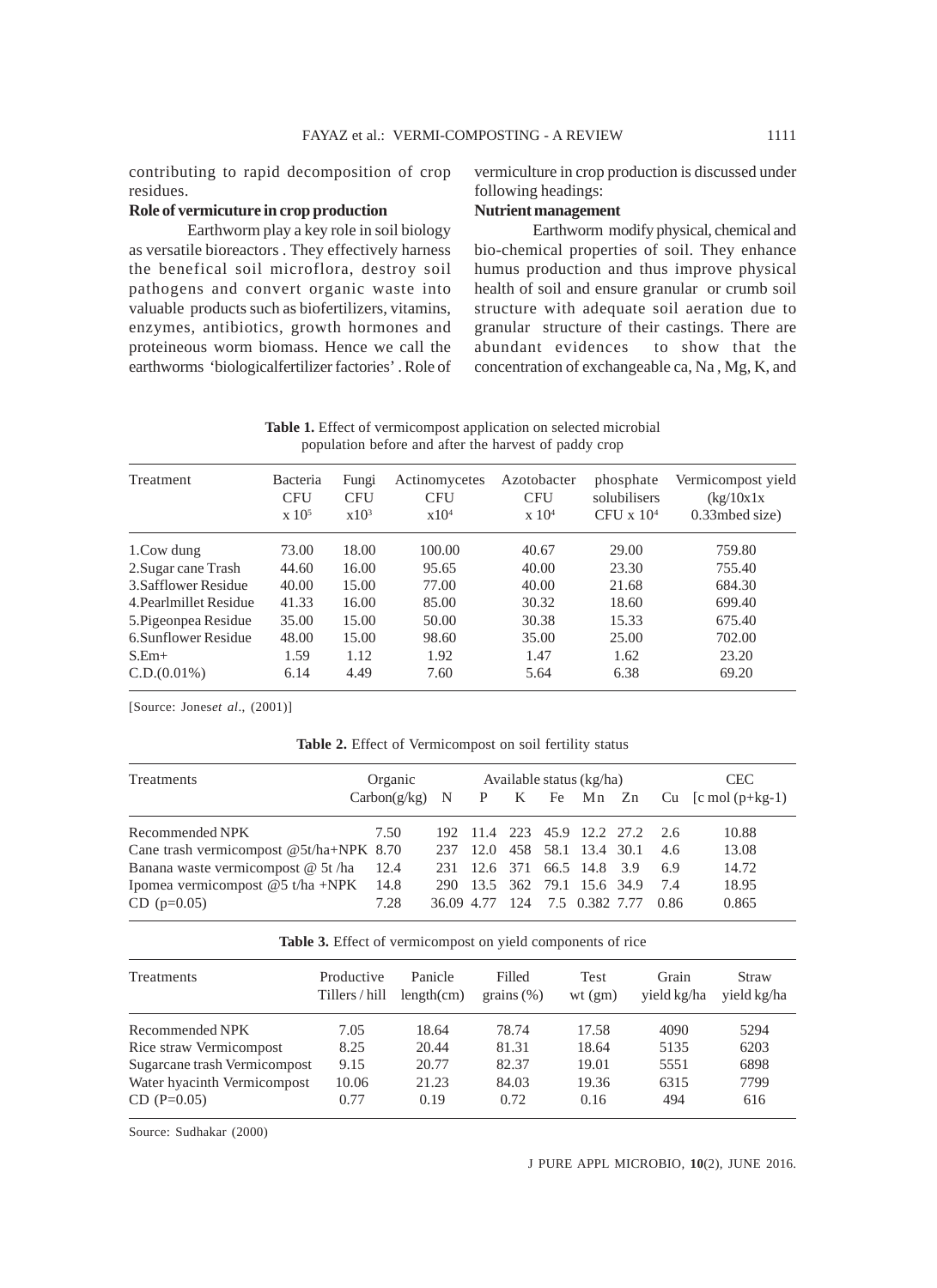available N, P and Mo are higher in earthworm castings than in soil.

Vermicompost is a good carrier for many bacteria like Rhizobium, Azospirillum ,Azotobacter, phosphorus solubilising bacteria besides plant nutrients. Earthworm activities have also important role in maintenance of C:N AND C:P ratios in the soil favouring the growth of other soil microorganisms. Soil enrichment is also achieved by speeding up mineralisation of organic matter two to five times more than normal.

#### **Water management**

Earthworm affect the pore space in the soil by burrowing and depositing their cast as loosely packed aggregates on the soil surface. Earthworms numbering 0.2-0.5 million per hectare, make permanent structurally table burrows, and numbering 0.5 to 1.0 million per hectare, allows water infiltration upto 120 mm/ha. Hence , inspite of heavy spells of rain, there is hardly any runoff and soil erosion, as each burrow acts as a microdam.

**Table 4.** Grain yield of rice as influenced by vermicompost and fertilisers

| Treaments                                              | Grain yield<br>(q/ha) |
|--------------------------------------------------------|-----------------------|
| Recommended dose of NPK(100:50:50)                     | 52.22                 |
| Vermicompost @ 10t/ha                                  | 47.61                 |
| FYM@10 t/ha                                            | 45.70                 |
| Glyricidia @10 t/ha                                    | 45.82                 |
| Vermicompost @ 10 t/ha +50 %                           | 63.06                 |
| recommended dose of NPK<br>FYM @ $0t/ha + 50\%$        | 62.71                 |
| recommended dose of NPK<br>Glyricidia $@10$ t/ha+ 50 % | 60.90                 |
| recommended dose of NPK<br>$C.D$ at 5%                 | 9.37                  |

Source : Anonmyous (1996)

Earthworm cast being granular and with enhanced internal porosity absorbs moisture particularly during night and hold it effectively for releasing to micro-roots of the vegetation (Jat and Kumar , 2002).

# **Role as a bio-pump**

Earthworm's burrow enhances water infiltration and storage over a considerable depth of soil. Earthworms help to bring this moisture to upper layers by acting as bio pump. They produce biological water during the decomposition of organic matter. This 'slow release' water can be effectively utilised by the roots.

#### **Waste management**

vermitechnology is being harnessed to set up units for cost –effective treatment of various non-toxic organic solid and liquid wastes including crop residues and vegetable wastes. The potential waste biomass resource as available in India has been estimated to be 2 billion tonnes per year. This amounts to 13.96 million tonnes of plant nutrients. Thus a through utilisation of these organic wastes in India may help in bringing fertilizer gap and saving as well as earning foreign exchange and taking care of organic pollution (Jat and Kumar, 2002).

# **Disease and pest control**

Healthy soil has a balanced population of benefical soil microflora and burrowingearthworms. This reduces the population of soil pathogens through competition and antibiosis. The 'take all' disease of wheat caused by *pseudomonas coirugate* can be controlled by the presence of earthworms. Recently laboratory data have shown that the activity of *Rhizoctonisolani* substantially decreased in presence of earthworms. Thus earthworms act as bio-pesticides.

| Treatments          | Yield(g/pot) |            | Root wt.             | Nodule dry wt. | Nutrient in $plant(\%)$ |      |      |
|---------------------|--------------|------------|----------------------|----------------|-------------------------|------|------|
|                     | Seed         | Dry Matter | $(g / \text{plant})$ | (mg/plant)     |                         | P    | K    |
| *RDN as urea        | 5.2          | 10.2       | 0.23                 | 13.7           | 1.44                    | 0.39 | 1.02 |
| RDN as vermicompost | 7.7          | 13.8       | 0.56                 | 26.1           | 1.49                    | 0.42 | 1.10 |
| RDN as FYM          | 5.7          | 11.1       | 0.35                 | 22.5           | 1.38                    | 0.39 | 1.06 |
| $CD (P=0.05)$       | 0.8          | 1.8        | 0.03                 | 1.7            | 0.17                    | 0.04 | 0.06 |

Table 5. Effect of vermicompost on growth and yield of green gram

Source : Rajkhowa *et al.* (2000)

J PURE APPL MICROBIO*,* **10**(2), JUNE 2016.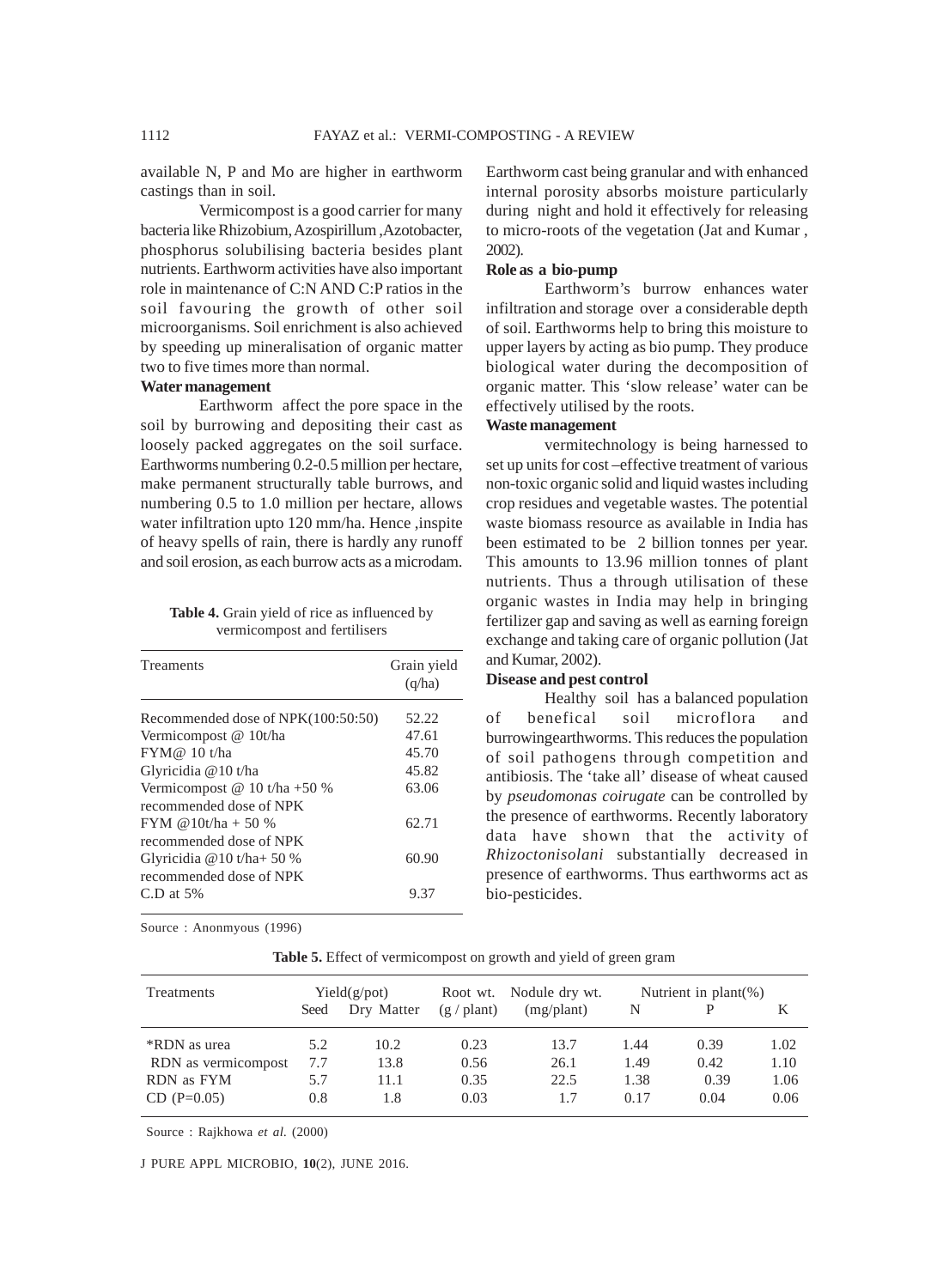## **Earthworm as vector of beneficial microorganisms**

One of the major constraints for effective root colonization by beneficial soil bacteria is their limited capacity for unaided dispersal through soil. A number of methods have been used to inoculate beneficial micro-organisms, into the soil(e.g. seed inoculation), But these procedures, when used in the field, commonly inoculate only a small portion of soil volume which is available to the plant roots. The activity of the earthworms has been shown to promote the dispersal through the soil variety of beneficial soil micro-organisms including Pseudomonas, Rhizobia and Mycorrhizal fungi which ultimately help in enhancing soil fertility and plant growth and development. The vermicompost is also a good carrier of these microorganisms. Earthworms are also important agents in the distribution of VAM fungi thereby influencing plant establishment in early sucession. **Pollution abatement**

Vermiculture provides a tool for use in recycling of degradable organic wastes into useful products i.e, vermicompost. Earthworms have capacity to accumulate and bind heavy metal and this helps to abate the pollution. However, further studies are needed in this direction.

# **Crop response**

Increase in crop yield and quality has often been recorded in plants grown in presence of earthworm casts. It is evident that organically

produced agricultural products are nutritionally superior, good in taste and better in keeping quality when vermicompost is applied . the influence of earthworm cast on nitrogen metabolism has been directly made evident by an increased protein content in the plants. The response of various crops to vermicompost has been found very encouraging. The results of trials conducted at various research stations have projected the biological efficiency of about two times higher than normal yield and marked with a distinction in quality.

Vermicompost has been found to be an excellent source of nutrients for rice (Edwards, 1998).compared to chemical fertilizers application of paddy (IR-20) improved the vegetative growth including shoot weight, root weight, root and shoot length (Kale and bono, 1996). The paddy field that received vermicompost as an organic amendment showed significant increase in the colonization of N –fixers , actinomycetes and spore formers. The per cent mycorrhizal colonization in the roots was 10% in the experimental plots receiving vermicompost. The application of vermicompost has enhanced the activity of these microbes in the soil system, the chemical fertilizer application can be brought down by 25-50% when it is used with vermicompost. Applying vermicompost to low land rice improved nutrient uptake, increased level of N,P and microbial load and higher level of symbiotic association resulted

| Treatment                                   |       | Tuber yield (kg/plant) |        | Tuber yield (q/ha) | Pooled |  |
|---------------------------------------------|-------|------------------------|--------|--------------------|--------|--|
|                                             | 2008  | 2009                   | 2008   | 2009               |        |  |
| Planting dates                              |       |                        |        |                    |        |  |
| 11th SMW (10th Mar)-D1                      | 0.333 | 0.403                  | 278.76 | 336.12             | 307.11 |  |
| 13th SMW (25th Mar)-D2                      | 0.420 | 0.437                  | 350.71 | 364.36             | 357.19 |  |
| 15th SMW (11th Mar)-D3                      | 0.296 | 0.300                  | 247.12 | 250.06             | 248.33 |  |
| $CD(P=0.05)$                                | 0.05  | 0.002                  | 10.22  | 11.12              | 10.18  |  |
| Nutrition levels                            |       |                        |        |                    |        |  |
| RDF(160:100:100 N P K Kg/hac)               | 0.339 | 0.371                  | 282.96 | 309.07             | 296.00 |  |
| 70%RDF+20t/ha FYM                           | 0.347 | 0.378                  | 289.36 | 314.89             | 304.52 |  |
| 70% RDF+8t/ha                               | 0.356 | 0.384                  | 298.28 | 320.48             | 309.18 |  |
| $70\%$ RDF + Azotobacter and PSB            | 0.313 | 0.349                  | 261.49 | 290.99             | 276.08 |  |
| $70\%$ RDF + 20t/ha FYM+Azotobacter and PSB | 0.366 | 0.392                  | 305.51 | 327.09             | 316.12 |  |
| $70\%$ RDF + 8 t/haVC+Azotobacter and PSB   | 0.378 | 0.406                  | 315.57 | 338.55             | 326.00 |  |
| $CD(P=0.05)$                                | 0.03  | 0.002                  | 7.9    | 8.62               | 7.89   |  |
|                                             |       |                        |        |                    |        |  |

**Table 6.** Tuber yield (kg/plant) and (q/ha) as affected by planting dates and nutrition level

Source : (Sumati Narayan, 2007)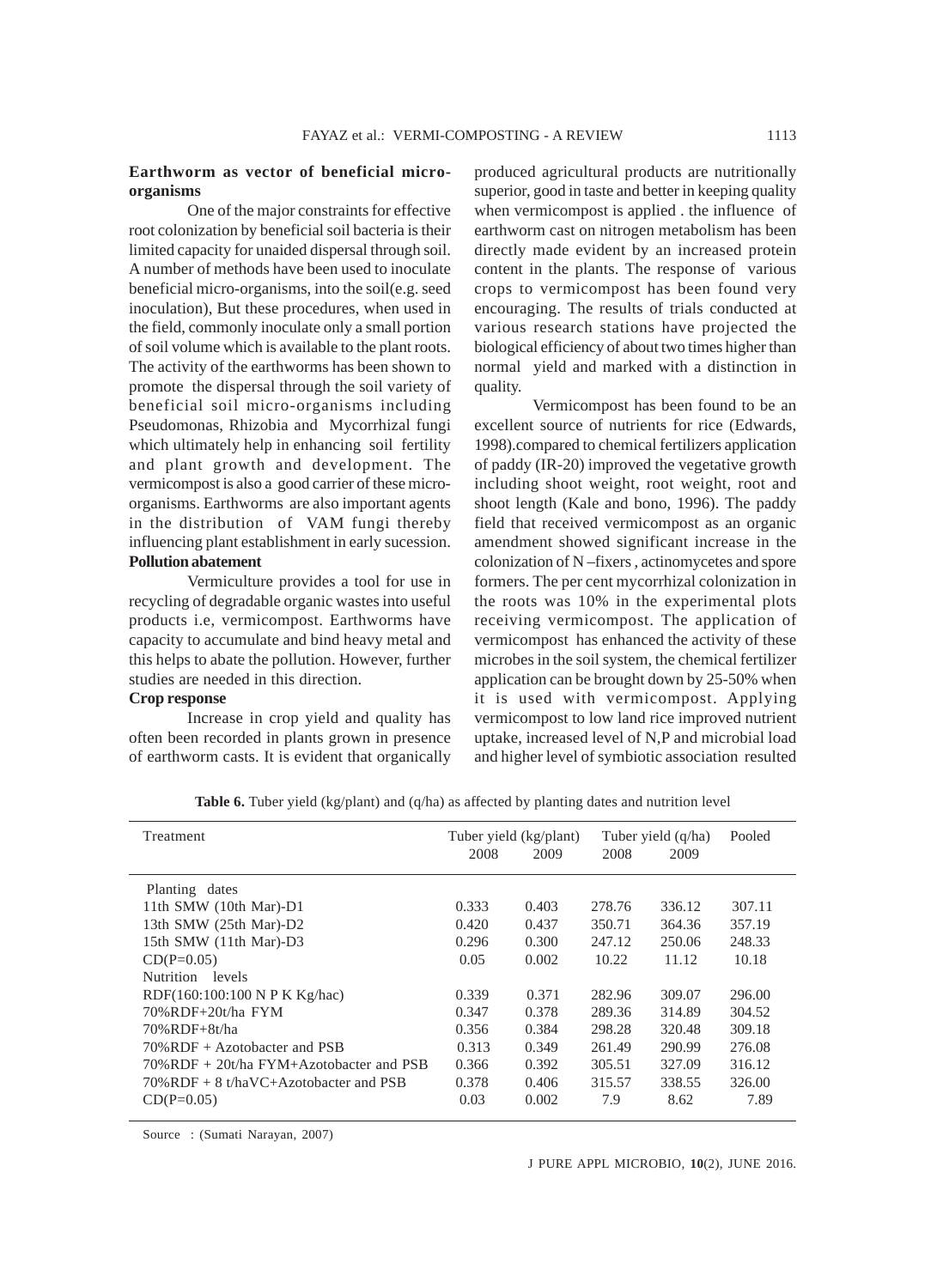in increased effect on growth and yield (Kale et al., 1992). When applied to dried sown rice, the seedlings turned dark green immediately after emergence (Gunathilagaraj, 1994). It indicates that application of vermicompost had immediate benefits as the nutrients can be directly absorbed.

Angadi and Radder (1996) were able to save 50% of the recommended NPK fertilizer in upland rice by applying 2.5t/ha of vermicompost. The grain yield was significantly higher in crop receiving vermicompost @ 5t/ha +NPK at the recommended dose compared to treatment receiving NPK alone. Integrated application of organic N through vermicompost, fertilizer N and bio-fertilizer enhanced the growth parameters, yield attributes and yield of rice (Jayabal and Kuppuswamy, 1997). Tested vermicompost for its ability to replace a proportion of the urea fertilizer supplying one third to one quarter of nitrogen as vermicompost increased plant height , grain yield and yiel components of rice. (Table 5).Nagarajan (1997) obtained higher net income by application of vermicompost in rice.

Tomato et al. (1983) reported that earthworm cast which is rich in available nutrients increased the plant- growth and yield of crop. Though Kale and Bano (1984) reported that differences in grain yield of rice between the

treatment plots receiving vermicompost @ 1.5 t/ ha and inorganic fertilizers such as urea @ 100kg N/ha plus suphala (15:15:15) @ 200 kg/ha were statistically at par. In another experiment, an application of vermicompost @10 t/ha +50 per cent recommended dose of NPK produced 63.06 q/ha or rice yield which was significantly higher over the treatment receiving recommended dose of NPK (52.22 q/ha) (Annonymous,1996)(Table 6.)

Application of vermicompost showed significant positive effect on yield , dry matter production, nutrient content in plant and nodule dry weight /plant in green gram.(Table 7). The application of vermicompost gave higher germination (93%) of mung bean (*Vignaradiata*) compared to the control (84%). Further the growth and yield of mung bean was also significantly higher with vermicompost application.

## **Profitability of vermicompost enterprise**

Vermicomposting is an profitable enterprise and generates income and employment. Vermicomposting is very useful method for conversion of ruler and urban organic waste into good quality manure. The soil enriched with vermicompost provides additional substances that are not found in the chemical fertilizers. The multi farious effects of vermicompost influence the growth and yield of crops for a viable

Estimate for construction of 10  $\mathcal{L}^{\text{max}}$  $\mathbf{r}$  and  $\mathbf{r}$  and  $\mathbf{r}$  and  $\mathbf{r}$ 

| Estimate for construction of $10$ sq. in vermicompost structure: |                 |
|------------------------------------------------------------------|-----------------|
| Non recurring expenditure                                        |                 |
| 1. Construction of structure                                     | $=$ Rs 14000/-  |
| 2. Roofing with tin sheds                                        | $=$ Rs 10,000/- |
| 3. Cost of $10 \text{ kg}$ earthworms $\omega$ 500 per kg        | $=$ Rs 5000/-   |
| Total                                                            | $=$ Rs 29000/-  |
| Recurring expenditure                                            |                 |
| 1, Dry organic matter 3 qt. $@$ Rs 50 per qt.                    | $=$ Rs 150/-    |
| 2, Farm yard manure 4 qt. $@$ Rs 100 per qt.                     | $=$ Rs 400/-    |
| 3. Maintenance charges                                           | $=$ Rs 2000/-   |
| Total                                                            | $=$ Rs 2550     |

| Recurring expenditure is 8 times in a year<br>$= 2550 \times 8 = \text{Rs } 20400$ |
|------------------------------------------------------------------------------------|
|------------------------------------------------------------------------------------|

| vermicomposting following is the estimated cost:  | Total = $\text{Rs } 49400/-$                         |
|---------------------------------------------------|------------------------------------------------------|
| Total                                             | <b>Returns</b>                                       |
| Non recurring expenditure = $\text{Rs } 29000$ /- | 1, Production of vermicompost 50 gt. @ Rs $400$ /gt. |
| Recurring expenditure = $\text{Rs } 20400$ /-     | $=$ Rs20000/-                                        |

J PURE APPL MICROBIO*,* **10**(2), JUNE 2016.